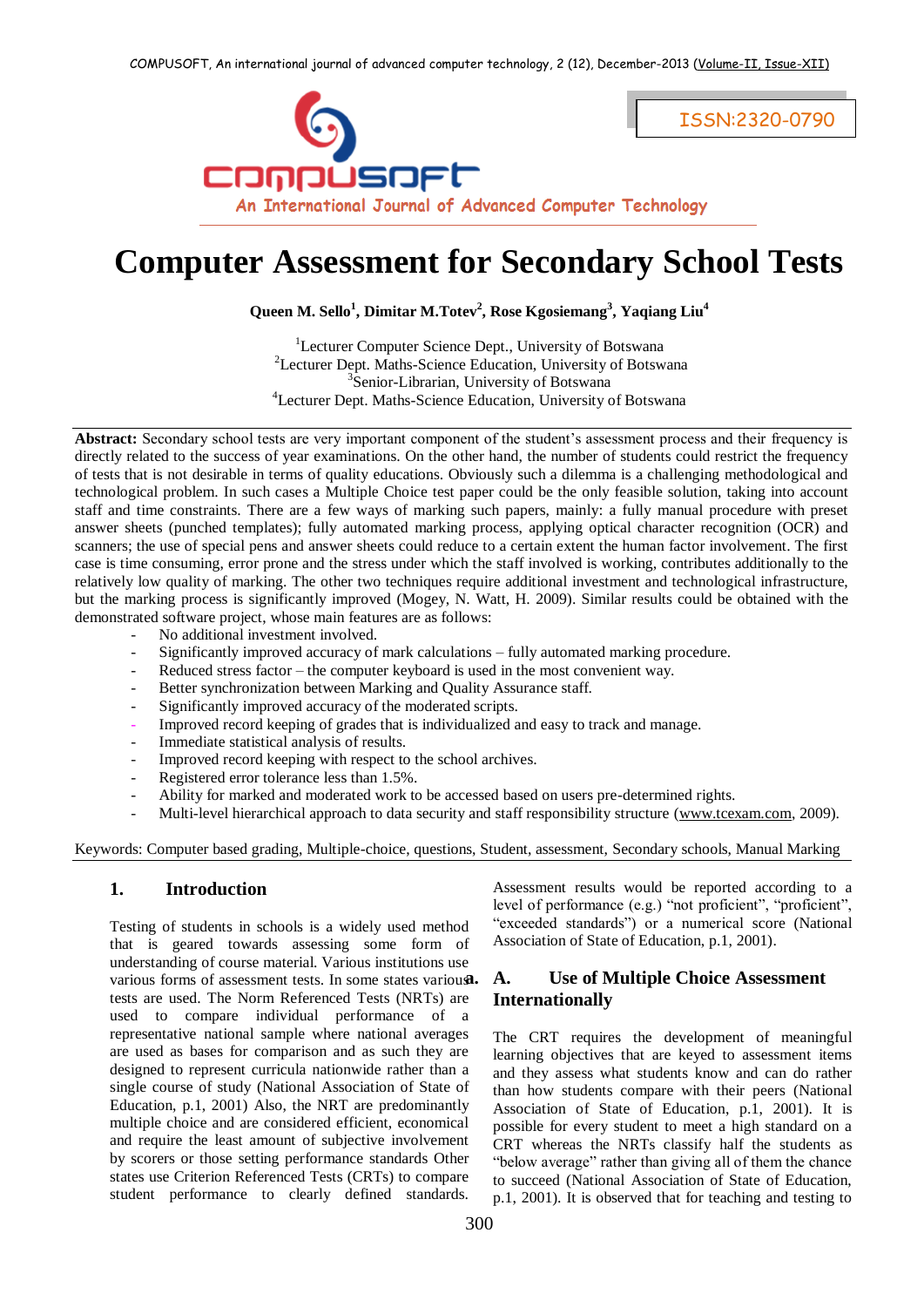be effective, it is important for the teacher to acquire skills in developing criterion referenced tests that are valid and reliable (Botswana. Ministry of Education p.3, 1994).

The other types of tests that are used to assess performance are the Performance Assessments and the Multiple-choice assessment. Performance assessments require students to formulate an original response to a question and communicate that response through the performance of some act producing a written essay, a diagram or a persuasive speech, while multiple-choice on the other hand requires students to select their responses from among a set of specific choices. Like most of the tests used in schools, these forms of assessment also have their strengths and weaknesses.

# **b. Use of Multiple Choice Assessments in Botswana Secondary Schools**

Although little research has been done on the use of the multiple–choice assessment in Botswana secondary schools, however, there is enough evidence that suggests a wide usage of multiple-choice assessment together with other forms of assessment is in practice. In a study investigating attributes of teacher-designed tests in Botswana Junior Secondary Schools, Ranku (2001) reveals that multiple-choice test is indeed widely used in conjunction with other tests. The study focuses on analyzing Form 2 topic test for year 2000 obtained from junior secondary schools using descriptive statistics. The study also revealed that a greater proportion of questions in most of the tests were short answer and multiplechoice questions in the knowledge, recall and comprehension categories of Bloom's Taxonomy. A summary of the proportion of question of question types given in all schools revealed that a greater proportion of marks in the tests by almost all schools are given to multiple-choice and short answer questions. Short answer questions carry the most marks followed by multiplechoice questions while a smaller proportion goes to the remaining types of questions. The findings of Ranku's study further revealed short answer questions and multiple-choice questions were preferred because of large class sizes that teachers handle which average to 40 students per class, teachers it cumbersome to assess in the higher order categories as this would require them to supervise and mark for these large classes. Due to limited resources, time and lack of quality control measures the teachers tend to do what is convenient to them most.

The three year junior secondary school syllabi show use of multiple-choice assessment on several subject areas such as Science, Social science, Moral education, Design and technology and Business studies. The structure of the examination and the objectives tested differ from subject to subject. For instance, the structure of Business Studies Exam consists of four (4) papers with 50 multiple-choice questions in paper 1 testing knowledge and understanding of basic business and office concepts, terminology, principles, procedures and computational skills; paper 2 tested application of principles, procedures and processes to business as well as analysis and evaluation of business issues; paper 3 consists of CA based on a group project while paper 4 assessed practical keyboarding skills (Botswana. Ministry of Education Department of Curriculum Development and Evaluation. Moral Education, p.111, 1998). In the Home Economics assessment procedure on the other hand, it is clearly stated that there are three papers and paper 1 consists of multiple-choice questions derived from all taught modules; paper 2 consists of short answer questions also derived from all taught modules where as is the case with most subjects Paper 3 consists of CA (Botswana Ministry of Education Department of Curriculum Development and Evaluation. Home Economics, p iii, 1996).

The use of multiple-choice assessment tool is not only limited to the three year junior secondary schools. It is also applied in the Botswana General Certificate of Secondary Education subjects. The Examination structure for Agriculture for example covered multiple choice, short answer questions, essay and project (Botswana Ministry of Education Department of Curriculum Development and Evaluation. Botswana general certificate of secondary education teaching syllabus, Agriculture, 2001). Multiple-choice assessment tool is currently used for some of the courses offered at the University of Botswana, e.g. Computing and Information Skills course.

## **2. Evaluation of Multiple - Choice Assessment Tools**

In most of the countries where multiple-choice assessment tool is applied in schools there are other tests that are applied in same exam. According to Rosa, et. al … (2001) if the collection of items is sufficiently well represented by a unidimensional item responses theory (IRT) model, scale scores may be a viable plan for scoring such a test. This is the trend even in the Botswana secondary schools where multiple-choice is used with other forms of tests. Therefore, it is important to here what people say about multiple-choice when compared to other forms of assessment tools. It is said that for any assessment to be effective it must balance validity, reliability and efficiency**.** Haladyna (1994) is of the opinion that multiple-choice items are difficult to prepare than essay items. The wording of the stem, the identification of a single correct answer, and writing of several plausible choices is challenging). The same author is of the opinion that since the 50-60 multiplechoice items set cannot be remembered they can be reused and this is an advantage of multiple-choice format over the essay format. Regarding the administration of essay test format it is felt that essay require more time because people tested have to write the response which might also take a much longer time, that way students tend to prefer multiple-choice format which is far less demanding.

With regards to scoring, Chase (1986) describes essay tests as judgmentally scored with a number of biases existing in scoring the essay as compare to multiplechoice which are said to be objectively scored. According to him there are several studies showing the existence of racial and gender biases in scoring which might pose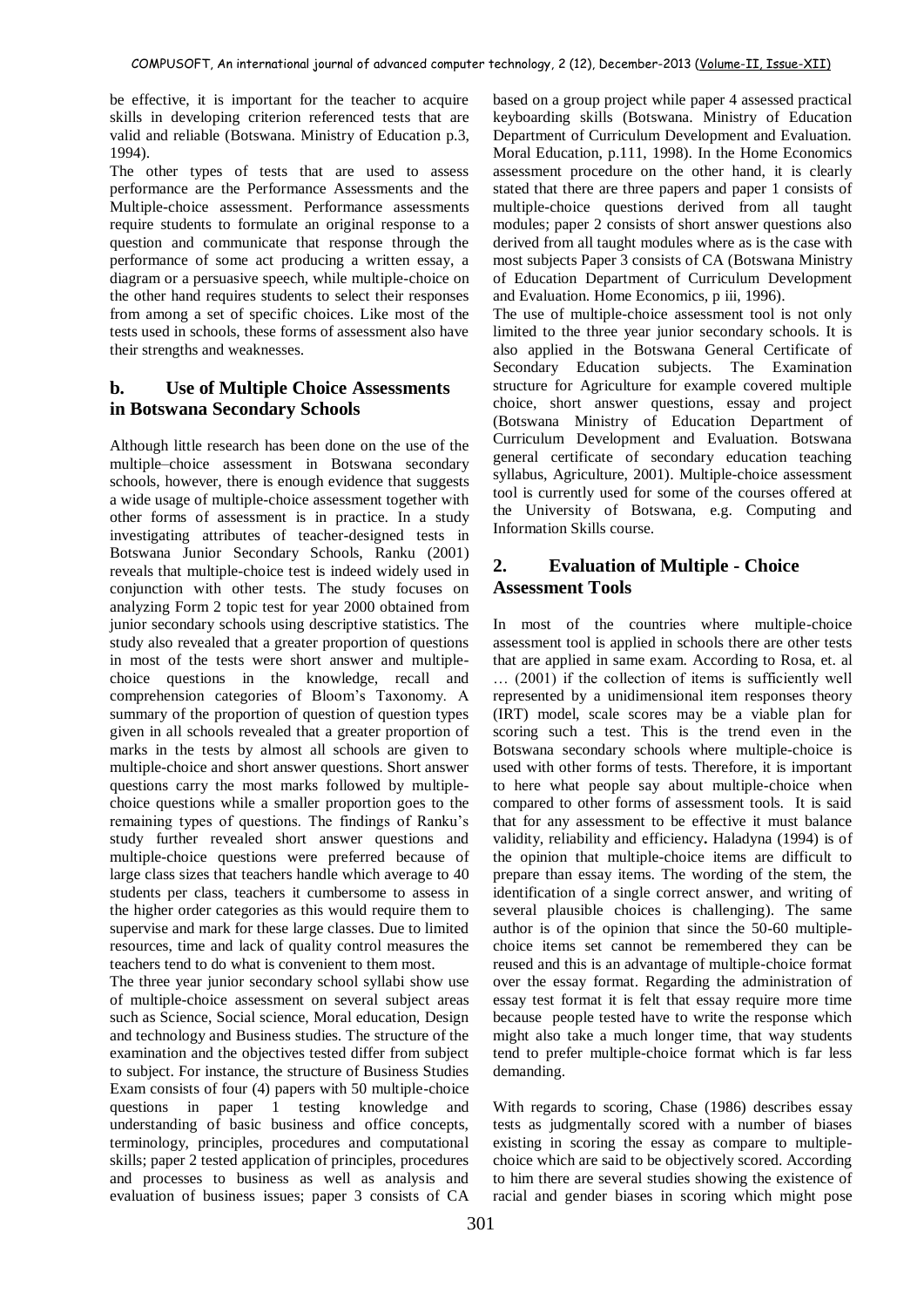very serious threats to the validity and interpretations and uses of essay test scores. With multiple-choice on the other hand, one can use a key, a scoring template which identifies the right answer and a multiple-choice answer sheet, or an optical scanning machine, which provides a total score for each test taken with a higher degree of accuracy. The scanner also provides an electronic file that can be used to analyse characteristics of the total test scores and the items.

Regarding analysis and evaluation of test items, Chase observed that essay items are not easily analysed and devaluated. Not only is an ambiguous essay test item is difficult to detect. It is observed that what constitutes effective and ineffective essay is not clearly discernible. However, with multiple-choice items there are many standard computerized item analysis programs that provide complete summaries on item and test characteristics. When comparing essay test to multiplechoice for reliability, the essay test is found to yield lower reliability than multiple-choice version.

## **3. Manual Marking of Multiple - Choice Assessment Papers**

The manual marking of multiple choice exam papers could be mainly done in two different ways:

- Comparing every student's answer with the provided marking scheme.
- Using a model-template of the correct answers.

The first mode requires a lot of concentration because the marker's attention should be split between the exam paper and the marking scheme. It is very tiresome and for large classes is practically inapplicable.

The second technique needs a model-template of the correct answers to be prepared in advance. The template is superimposed on an exam paper and the marker counts the matching entries (Figure 1). The accuracy of the template is crucial and this is why handmade temples allow counting errors to be made when the actual marking starts. Another serious setback of this method is the cases when a student answers a question with more than one option, which invalidates the answer of the question. Unfortunately, the marker cannot identify such a situation because the original is underneath the marking template and only the correct answer, if indicated, is visible. In general, the method is error prone and requires a lot of manpower when it comes to large classes.

## **4. Automated Marking Techniques**

General purpose scanners could be used to automate the marking process of multiple choice or short answer tests and exams given to large classes. Scanners do not require any specialised skills of the staff involved in the marking exercise and the technological procedure is simple, but reliable. Such favourable features are only related to the hardware component of the scanning system. The software component that controls the output of the system plays a crucial role and is known as Optical Character Recognition (OCR). The development of OCR is a very sophisticated piece of work, because it requires

some elements of Artificial Intelligence (AI) to be incorporated as well in order human intervention to be eliminated during the processing of printed materials (e.g. multiple choice papers). The development of proper AI procedure is the most difficult part of the design that determines the accuracy of the whole system. The following example illustrates the above point. A student ticked an answer as correct one, but later on another option was selected to replace the first choice that was cancelled. In general, OCR cannot accurately identify which answer is the valid one – the initial mark/tick or its cancellation.

Such situations could be eliminated to a very high extent if special stationery (paper, pens, etc.) and certain simple filling-in rules are used by students when answering multiple choice papers. Of course, the above mentioned improvement comes at a cost that could be of significant value when it comes to large classes or frequent assessments. A typical example of such an approach is a testing, assessment and reporting system of Scantron Corporation. This system provides forms for a variety of test formats (883-E, 888-E, etc.). Using Scantron's test scoring machines (TSM), the forms reduce the necessary time teachers have to spend on marking and validating assessment papers. More, Item Analysis forms could be run through the scanner to "reveal how many students missed each question" [\(http://en.wikipedia.org/wiki/Scantron#column-one](http://en.wikipedia.org/wiki/Scantron#column-one)

2009).

Fortunately, those convenient features could be easily emulated by a computer with very minimal human intervention and without all costly stationery, maintenance, logistic restrictions of such systems, apart from the initial investment cost. The essence of the proposed emulation is the customisation of a standard computer keyboard that allows student's answers to be entered into a computer in the most convenient way; practically without errors (demo software is available). The developed software could be run on as many computer as it is necessary and profitable, a feature that makes such emulations highly time competitive with fully automated scoring systems. It should be emphasised that each particular case, whether fully automated systems or emulators should be applied, is a subject to detailed budgeting analysis, taking into account various restrictions (manpower, funds, deadlines, etc.).

## **5. Analysis**

Assessment plays a very crucial role in the decision making of grading learners and in many occasions the meaning of scores given to these learners are either not well understood or interpreted. It is therefore essential to use assessment tools that not only allow the examiner to mark/grade the assessment but also allow him/her to make an analysis of the grades so as to derive meaning and understanding of examinees performance, understanding of context examined and also verify the validity, reliability and usability for the present and future uses.

In the modern today Computer Adaptive Testing [CAT] measures are put in use for testing of various things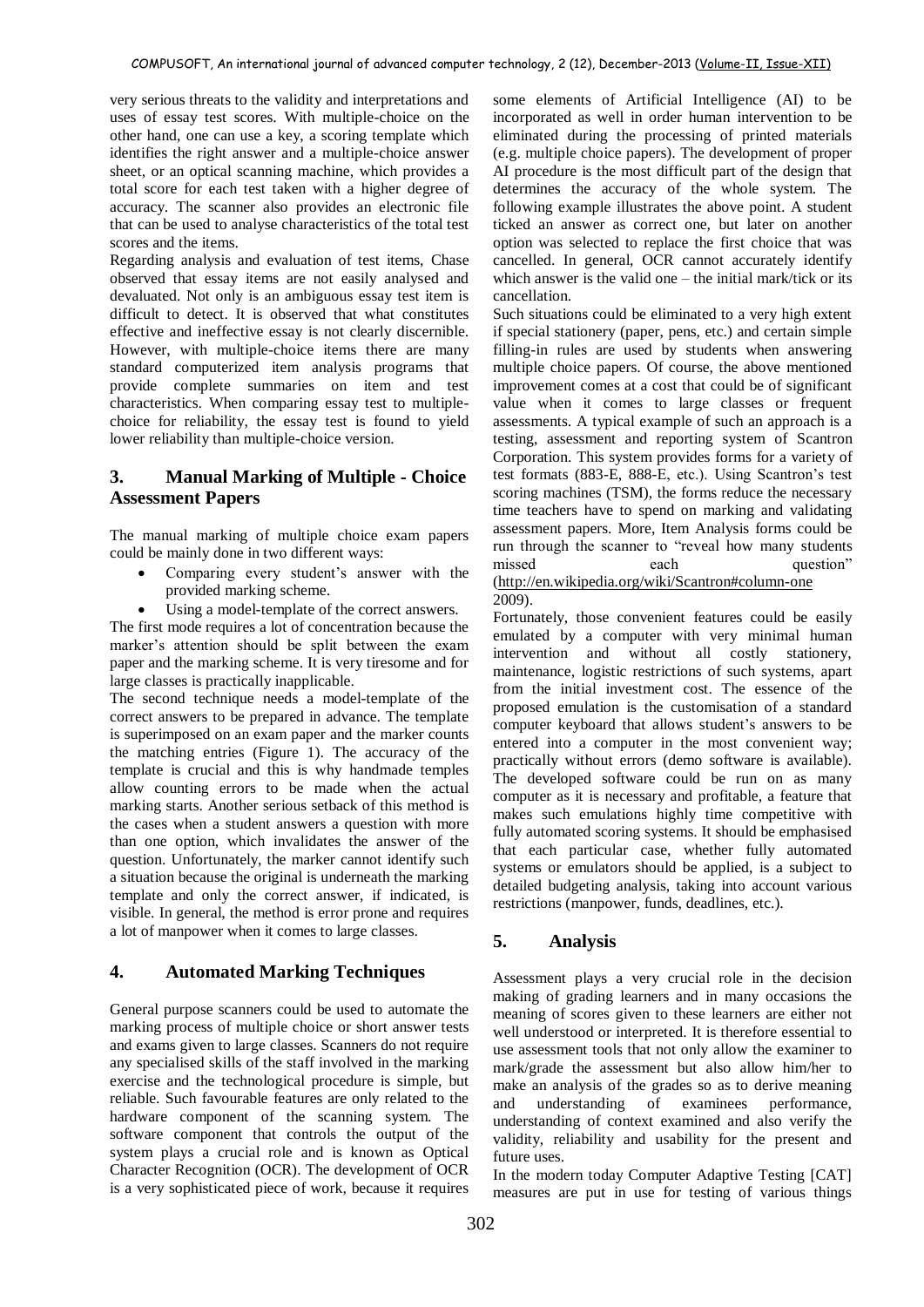especially where large numbers are involved for example the electronic ELS or TOFEL language tests that are often required of learners wishes to study at institutions where the medium of instruction language is their second language[L2]. Not only do the CAT make quick delivery of results to the examinee but it also saves time and to a large extend eliminate the human errors that would otherwise occurred if the test where graded manually. However this type of assessment measure is only affordable where there are no financial constrains.

Below are snap shot diagrams of an assessment tool/software the Multiple Choice Calculator[MCC] developed by University of Botswana[UB] lecturers teaching a General Education Course[Computing and Information Skills- CIS] and their observations over the one and half academic years they have used it to grade the multiple choice exams for CIS. CIS is a cross curricular course offered to all year 1 students. From the use of MCC the lecturers observed that though the MCC unlike CAT is not fully automated it is however, costeffective when compared to marking the papers manually and it also helped to address the problem of manpower constrains already stated. It is also faster allowing those lectures with large numbers of papers to grade to meet the set target dates for mark submissions. The MCC is user friendly for example it allows the user to customise the keyboard for the own comfort and is keeps record of persons marking and the point to which the marking has been done hence unlike in the manual grading human errors of grading wrong student responses or missing out on responses is not possible. For example there are numerous situations where students have responded giving two or more options for the same question thus increasing their luck of getting the correct answer when the script is marked manually.

Figure 2 below shows the marking temple where the student answers are entered. The examiner selects the script group that is to be marked, enters student ID then commences the marking. At the end of marking the script the student exam score auto-calculated and stored on the database as shown in Figure 4. When compared to manual marking where paper marking templates are used that require a lot of manpower that are not durable and also leads to a lot of human errors in calculations, using MCC for grading reduces all this. Manual marking often give rise to errors on the marking template e.g. cutting out the wrong answers or using the wrong group script template for marking it also reduces the fatigue and stress caused by marking these large groups. Below is observation table from the faculties of Engineering Technology & Humanities for the academic year 2004/05 final exam grading. Where in the before when the scripts were graded manually the manpower deployed to do the marking was enormous and this did not only add to cost but also increased the human errors. Therefore making the interpretation and understanding of the grades very difficulty or very unreliable to assess student performance. Not only that but also to verify the validity and usability of the exams. Figure 3 shows the statistics analysis feature of MCC that can be utilised syllabi and assessment paper improvements. From the statistic the lecturers observed that it was possible to infer the reliability, usability, validity and accountability and maximise security and privacy of record keeping and management. Table 1and Table 2 make a comparison of using MCC for grading compared to manual marking in the two semesters of 2005/06 for the two CIS courses [GEC121 &122]. The statistics button can be utilised to make statistic analyses of student responses per question so as to infer their performance. It reflects the Mean Standard Deviation and correct responses made on the question against the total scripts marked. Hence by so doing it assists the examiner to response to answering question on constructing validity of the exam.

NB: the ratio 1:3 (1:2) is quality assurance agreement for the course moderation. It means that if there is counting error or incorrect input errors of more than 3 the whole paper should be remarked.

| <b>Faculty</b>                                | <b>Number of scripts</b> | Time taken/per script                                                                                        | <b>Manpower</b><br>& utilities | <b>Moderation</b><br>report                                             | Human<br>Error<br>Ratio |
|-----------------------------------------------|--------------------------|--------------------------------------------------------------------------------------------------------------|--------------------------------|-------------------------------------------------------------------------|-------------------------|
| Engineering $\&$<br>Technology.<br>Semester 1 | 250<br>150 (MCC grading) | 5 minutes manual and 3<br>minutes MCC                                                                        | 3                              | 5 scripts with errors                                                   | 1:2                     |
| Humanities<br>GEC121 semester 1               | 899<br>269[MCC grading]  | 2-5 minutes but speed<br>changed as users got<br>accustomed to<br>keyboard. Total Time<br>3days<br>time 2wks | 3 person $& 2$<br>computers.   | Generally counting<br>errors over 1:3<br>including incorrect<br>grading | Over1:3                 |
|                                               | 6<br>30[manual grading]  |                                                                                                              | 5 persons                      |                                                                         |                         |

#### **Table 1: Comparison of using MCC and manual marking -2005**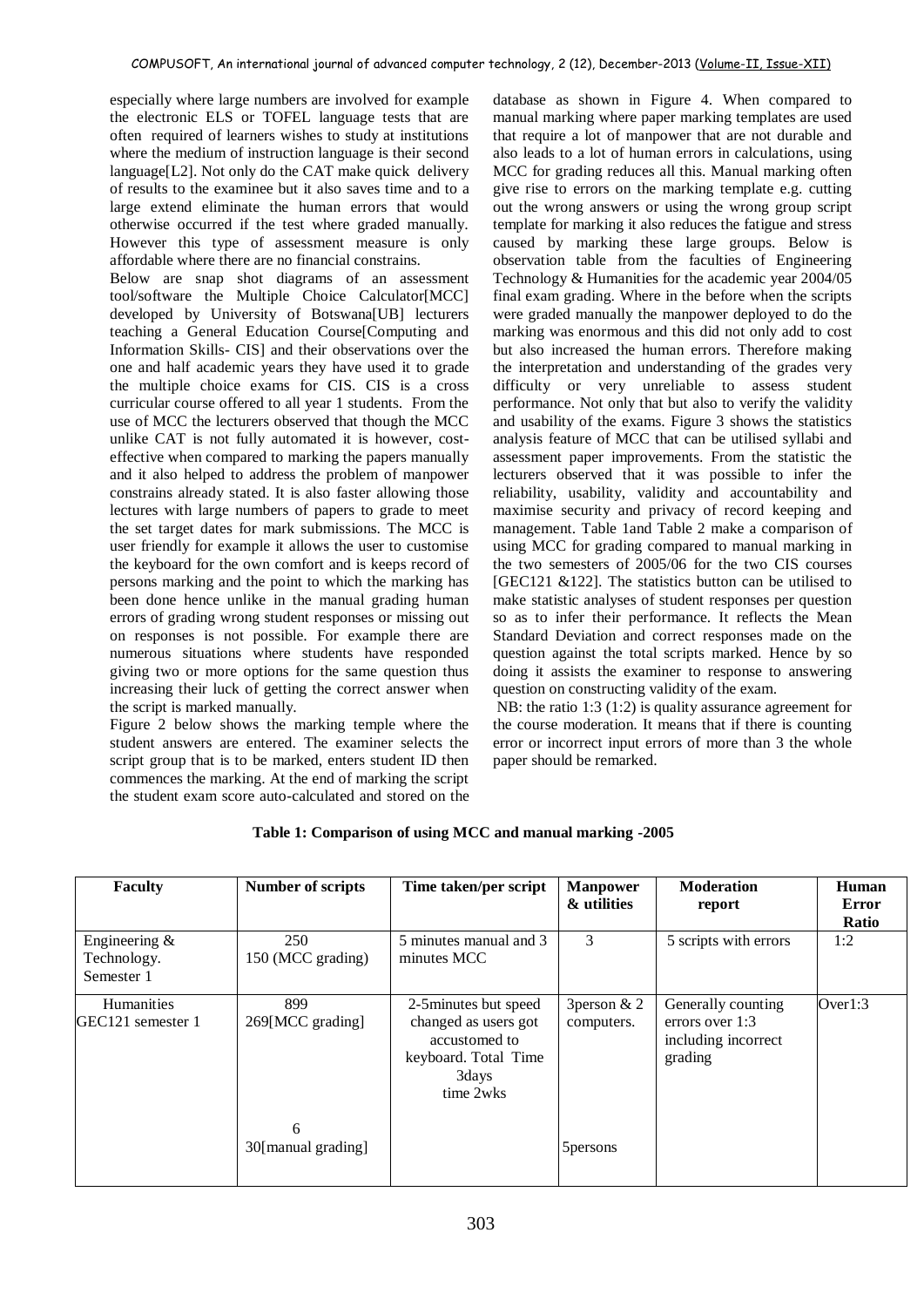| <b>Faculty</b>            | <b>Number of scripts</b>           | Time taken per<br>script | Manpower &<br>utilities                          | Human error                                                        |
|---------------------------|------------------------------------|--------------------------|--------------------------------------------------|--------------------------------------------------------------------|
| Engineering<br>Technology | 253 (100\%)<br>electronic grading) | 3 minutes                | 1 person for<br>172scripts & 2 for<br>81 scripts | 2 scripts with<br>errors. Detected<br>human error in<br>Moderation |
| <b>Humanities</b>         | 779 (100%)<br>electronic grading)  | 30 seconds               | 2 persons and<br>1 computer                      | 1 script with<br>input error.                                      |

**Table 2: Comparison of using MCC and manual marking-2006**



**Figure: 1 Multiple choice Manual grading template Figure 2: MCC Marking Template**

|    | ″                                               |                 |                          | п               |                          |                                               |          |                       |          |                  |           |            |                 |                         |                |                |                        |                          |   |
|----|-------------------------------------------------|-----------------|--------------------------|-----------------|--------------------------|-----------------------------------------------|----------|-----------------------|----------|------------------|-----------|------------|-----------------|-------------------------|----------------|----------------|------------------------|--------------------------|---|
|    |                                                 |                 |                          |                 |                          | Microsoft Excel - M-Choice Answers Calculator |          |                       |          |                  |           |            |                 |                         |                |                |                        |                          |   |
|    | File                                            | Edit            | View                     |                 | Insert                   | Format                                        | Tools    | Data                  |          | Window           | Help      |            |                 |                         |                |                |                        | Type a question for help |   |
|    | A                                               | B               | Ċ.                       | D               | E                        | F                                             | G<br>H   |                       | J        | K                | L         | N N        | $\ddot{\rm{o}}$ | P                       | a              | Is<br>R        |                        | $\mathbf{U}$             | Â |
|    | Number of papers marked = 280<br>Go Back!<br>тв |                 |                          |                 |                          |                                               |          |                       |          |                  |           |            |                 |                         |                |                |                        |                          |   |
|    | $\overline{2}$                                  |                 |                          |                 |                          |                                               |          |                       |          |                  |           |            |                 |                         |                |                |                        |                          |   |
|    | 3                                               | O#.             | $A-1$                    | B.2             | C <sub>3</sub>           | $D-4$                                         | 0#       | $A-1$                 | B.2      | C.3              | $D-4$     | 0#.        | A-1             | B.2                     | C <sub>3</sub> | 0.4            | Mean                   | STDev                    |   |
|    | 4                                               | 1               | 37                       | 72              | 169                      | 3                                             | 51       | 53                    | 188      | 18               | 24        | 101        | n               | $\overline{\mathsf{n}}$ | n              | n              | 71                     | 38                       |   |
|    | 5                                               | $\overline{c}$  | 45                       | 216             | 17                       | 4                                             | 52       | 50                    | 112      | 72               | 48        | 102        | Λ               | n                       | n              | n              |                        |                          |   |
| Ac | คิ                                              | 3               | 36                       | 189             | $\overline{\mathcal{U}}$ | 3Ĥ                                            | 53       | $\mathfrak n$         | 34       | 207              | 21        | 103        | Ō.              | n                       | n              | $\mathbf{0}$   |                        | Correct Answer %         |   |
|    | $\overline{7}$                                  | 4               | 39                       | 228             | 14                       | 1                                             | 54       | 87                    | 179      | 14               | 3         | 104        | n               | n                       | n              | n              |                        | 43                       |   |
|    | 8                                               | 5               | 79                       | 108             | 62                       | 34                                            | 55       | 226                   | 32       | 17               | 6         | 105        | n               | n                       | n              | 0              |                        |                          |   |
|    | 9                                               | 6               | 60                       | 120             | 28                       | 74                                            | 56       | 35                    | 86       | 70               | 90        | 106        | $\mathbf{0}$    | 0                       | O              | 0              |                        |                          |   |
|    | 10                                              | 7               | 164                      | 35              | 12                       | 70                                            | 57       | 19                    | 230      | 26               | 6         | 107        | 0               | $\mathbf{0}$            | $\theta$       | 0              | <b>Correct Answers</b> |                          |   |
|    | 11                                              | 8               | 80                       | 132             | 13                       | 57                                            | 58       | 52                    | 38       | 124              | 67        | 108        | $\overline{0}$  | $\mathbf{0}$            | $\mathbf{0}$   | $\overline{0}$ |                        |                          |   |
|    | 12                                              | 9               | 59                       | 117             | 36                       | 70                                            | 59       | 129                   | m        | 59               | 65        | 109        | O               | $\mathbf{0}$            | Ō              | $\Omega$       |                        |                          |   |
|    | 13                                              | 10              | 252                      | $\overline{2}$  | $\overline{21}$          | 8                                             | 60       | 134                   | 44       | 29               | 75        | 110        | $\overline{0}$  | n                       | O              | O.             |                        | Click a blue question    |   |
|    | 14                                              | 11              | 149                      | 67              | 52<br>78                 | 16                                            | 61       | 19<br>$\overline{26}$ | 54       | 165              | 46        | 111        | n<br>n          | Λ                       | n              | $\Omega$       |                        | number for calculations  |   |
|    | 15<br>16                                        | 12<br>13        | m<br>34                  | 96<br>160       | 65                       | 40<br>23                                      | 62<br>63 | $\overline{21}$       | m<br>221 | 21<br>33         | 203<br>ĥ  | 112<br>113 | n               | Λ<br>n                  | n<br>n         | $\Omega$<br>n  |                        |                          |   |
|    | 17                                              | 14              | 70                       | 43              | 15                       | 154                                           | 64       | $\overline{37}$       | 163      | 14               | <b>RR</b> | 114        | n               | n                       | n              | n              |                        |                          |   |
|    | 18                                              | 15              | $\overline{\mathcal{R}}$ | 16              | 238                      | 3                                             | 65       | 34                    | 204      | $\overline{\pi}$ | 16        | 115        | n               | n                       | n              | n              |                        |                          |   |
|    | 19                                              | 16              | 8                        | 258             | 14                       | 3                                             | 66       | 64                    | 47       | 29               | 140       | 116        | n               | Λ                       | n              | n              |                        |                          |   |
|    | $\alpha$                                        | 17              | 155                      | $\overline{31}$ | 50                       | 46                                            | 67       | $\overline{31}$       | 157      | 40               | 52        | 117        | n               | n                       | n              | 0              |                        |                          |   |
|    | 21                                              | 18              | 14                       | 15              | 205                      | 48                                            | 68       | 38                    | 75       | 30               | 137       | 118        | n               | n                       | n              | n              |                        |                          |   |
|    | 22                                              | 19              | 10                       | 31              | 234                      | 7                                             | 69       | 29                    | 122      | 23               | 106       | 119        | n               | 0                       | n              | 0              |                        |                          |   |
|    | 23                                              | 20              | 10                       | 11              | 4                        | 257                                           | 70       | 127                   | 70       | 43               | 41        | 120        | $\mathbf{0}$    | 0                       | O              | $\overline{0}$ |                        |                          |   |
|    | 24                                              | 21              | 122                      | 21              | 125                      | 18                                            | 71       | 19                    | 40       | 133              | 88        | 121        | $\mathbf{0}$    | 0                       | O              | 0              |                        |                          |   |
|    | 25                                              | $\overline{22}$ | 10                       | 12              | 6                        | 255                                           | 72       | 51                    | 126      | 46               | 57        | 122        | n               | $\mathbf{0}$            | O              | 0              |                        |                          |   |

Figure3: MCC statistical analysis

File Edit View Insert Format Iools Data Window Help voe a question for he M-Choice Answers Calculator  $J K$  $\overline{\mathbb{D}}$ A  $E$  $\overline{G}$  $\overline{H}$  $\top$  $\overline{B}$  $\overline{ID}$  $\begin{array}{c|c}\n1 & 2 \\
\hline\n2 & 3 \\
\hline\n4 & 5 \\
\hline\n6 & 7\n\end{array}$ TO THE USER OF THIS SOFTWARE<br>
IT TO THE USER OF THIS SOFTWARE<br>
is find done before, first set-up the Calculat<br>
Its feature could be used from the Desktop<br>
IN for 8 answers.<br>
M for 8 answers<br>
M for 0 answers<br>
for 0 conswers Please, <u>if not done before</u><br>
and its features could be<br>
Please, we the following<br>
Please, we the following<br>
Please, we the following<br>
More<br>
Note that the default option<br>
Space Bar (To 12)<br>
The default option<br>
Space Bar ( ΤĪ Optio Г Ξ Double Click to St **Typing Answers** na errors cases are acceptable: capitals or small let<br>The default option is DABS answers. GEC2 Marking in Small Letters **Student's Correct Answe Total Mark= Statistics**  $\frac{1}{\|\cdot\|}$ 

|    |  |  | Microsoft Excel - TemplateMCACal |  |                                                         |              |                                                                                                            |      |                          |  | $\blacksquare$ $\Box$ $\times$ |
|----|--|--|----------------------------------|--|---------------------------------------------------------|--------------|------------------------------------------------------------------------------------------------------------|------|--------------------------|--|--------------------------------|
|    |  |  |                                  |  | [8] File Edit View Insert Format Tools Data Window Help |              |                                                                                                            |      | Type a question for help |  | $   \times$                    |
|    |  |  |                                  |  |                                                         |              |                                                                                                            |      |                          |  |                                |
|    |  |  |                                  |  |                                                         |              |                                                                                                            |      |                          |  |                                |
|    |  |  |                                  |  |                                                         | STUDENT'S ID |                                                                                                            |      |                          |  |                                |
|    |  |  |                                  |  |                                                         |              | Please type the ID number of the moderated paper!<br>ONLY 7-digit or 9-digit numbers, starting with 9 or 2 |      | 0K                       |  |                                |
|    |  |  |                                  |  | 200312345).                                             |              | respectively, are acceptable (e.g. 9812345 or                                                              |      | Cancel                   |  |                                |
| Ad |  |  | <b>START</b>                     |  |                                                         |              |                                                                                                            |      |                          |  |                                |
|    |  |  |                                  |  |                                                         |              |                                                                                                            |      |                          |  |                                |
|    |  |  |                                  |  |                                                         |              |                                                                                                            |      |                          |  |                                |
|    |  |  |                                  |  |                                                         |              |                                                                                                            |      |                          |  |                                |
|    |  |  |                                  |  |                                                         |              |                                                                                                            |      |                          |  |                                |
|    |  |  |                                  |  |                                                         |              |                                                                                                            |      |                          |  |                                |
|    |  |  |                                  |  |                                                         |              |                                                                                                            |      |                          |  |                                |
|    |  |  |                                  |  |                                                         |              |                                                                                                            |      |                          |  |                                |
|    |  |  |                                  |  |                                                         |              |                                                                                                            |      |                          |  |                                |
|    |  |  |                                  |  |                                                         |              |                                                                                                            |      |                          |  |                                |
|    |  |  |                                  |  |                                                         |              |                                                                                                            | EXIT |                          |  |                                |
|    |  |  |                                  |  |                                                         |              |                                                                                                            |      |                          |  |                                |
|    |  |  |                                  |  |                                                         |              |                                                                                                            |      |                          |  |                                |
|    |  |  |                                  |  |                                                         |              |                                                                                                            |      |                          |  |                                |

**Figure 4: MCC Moderation Opening Screen**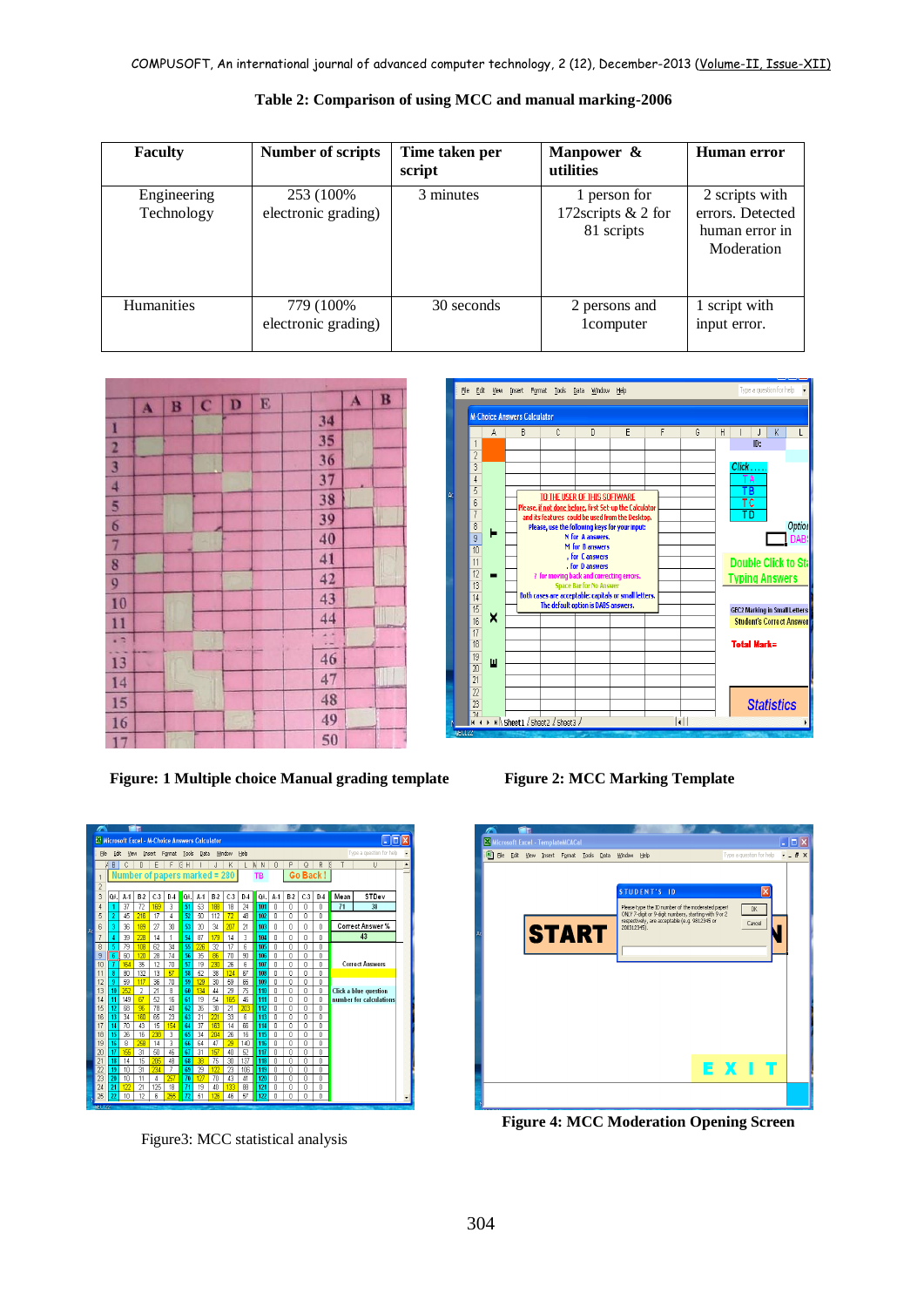

Figure 5 MCC Moderation templates with grade scores

## **6. Conclusion**

The multiple-choice assessment is used internationally. In most of the institutions where it is applied, it is used in conjunction with other test formats. It has been observed that in most places where this assessment tool has been applied the tested objectives included knowledge, recall and comprehension categories. Therefore, from the statistics analyses available on the MCC assessment tool, it is possible to see if the test objectives were meet thus giving room for developing in both teaching and learning of the course assessed.

Assessment methods based on ICT are quite popular today because of their data processing advantages, if silently assumed the required infrastructure is in place– a workstation for every student/pupil and reliable educational networks at various national levels. Lee and Weerakoon (2001) suggest that for purpose of student ranking, computer based assessment could be used with confidence even though there is need to take care when grading with it. Hence for the time being if the above requirements are not met then reason a compromising solution is offered with the use of MCC.

## **7. References**

- [1]. Botswana. Ministry of Education Department of Curriculum Development and Evaluation. (2001). *Botswana general certificate of secondary education teaching syllabus Agriculture*. Gaborone
- [2]. Evaluation. (1996). Botswana. *Home Economics: three year junior certificate programme*. Gaborone.
- [3]. Botswana. Ministry of Education Department of Curriculum Development and Evaluation. (1998). *Moral Education: three year junior certificate programme*. Gaborone.
- [4]. Botswana. Ministry of Education. (1994)*. Teachers handbook on criterion-referenced testing and continuous assessment*. Gaborone.
- [5]. Chase, C.I. (1986). *Essay test scoring: interaction of relevant variables.* Journal of Educational Measurement
- [6]. [www.scantronform.com,](http://www.scantronform.com/) (2009), *Home Page*, Scantron Forms, Optical Mark Scanner.
- [7]. e-Government Research Group, (2004), University of Botswana (2004), *Design and Development of e-Education Materials*,  $4<sup>th</sup>$  International Conference on On-line Learning - ICOOL 2004, p. 23, 25.
- [8]. Gronlund, N. (1968). *Constructing achievement tests.* Englewood cliffs, N.J.Prentice-Hall.
- [9]. Haladyna, T. M. (1994). *Developing and validating multiple-choice test items.* Hillsdale, N.J: Lawrence Erlbaum Associates